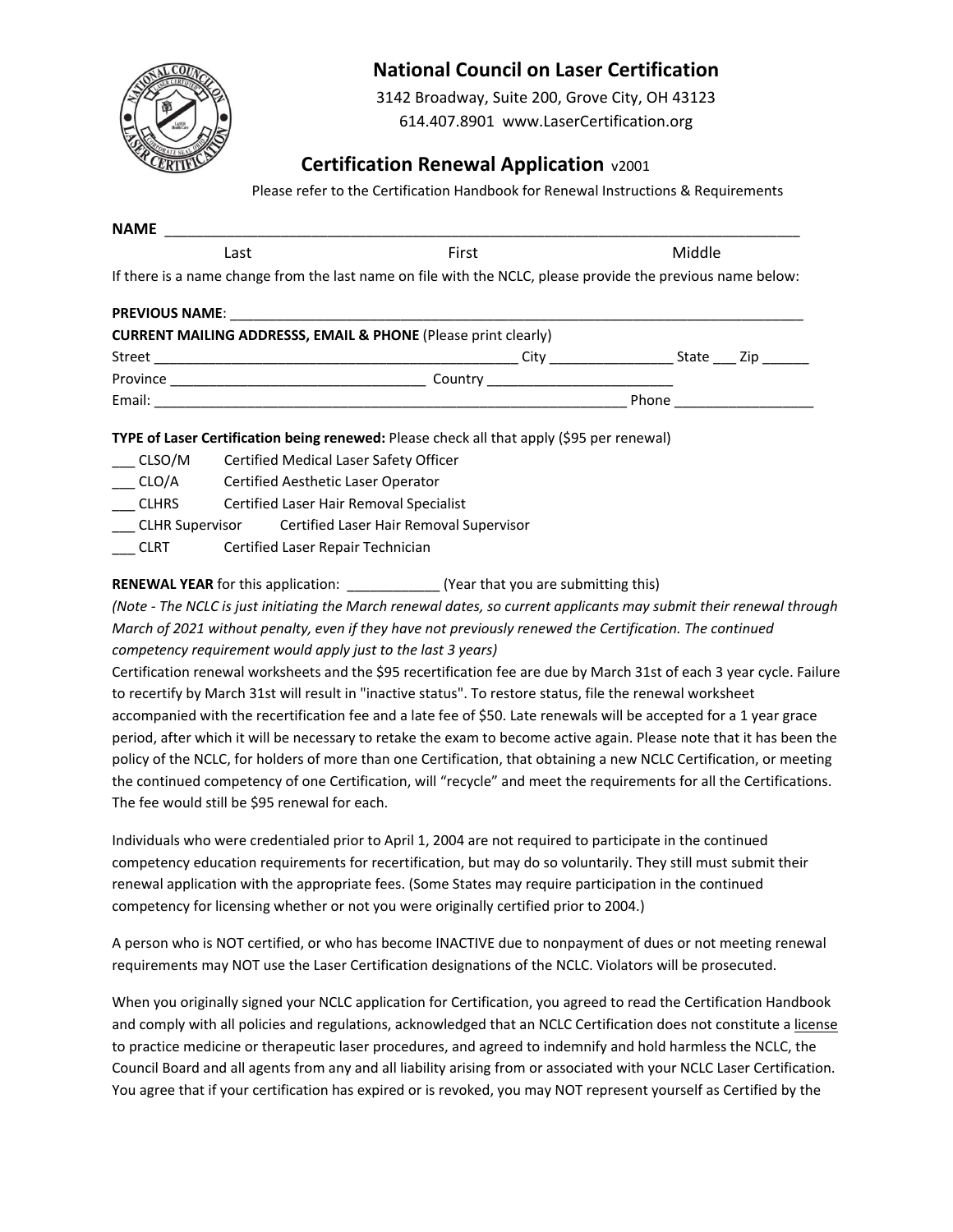NCLC nor display the logo or Certificates. Should you violate this policy you agree to pay liquidated damages of attorney fees and travel expenses in enforcing this provision. Each time you recertify you hereby reaffirm these declarations made on your application or otherwise stated here, and the most current version of the Certification Handbook applies here.

| <b>CERTIFICATION APPLICANT SIGNATURE:</b> | Date: |
|-------------------------------------------|-------|
|                                           |       |

\_\_\_\_\_\_\_\_\_\_\_\_\_\_\_\_\_\_\_\_\_\_\_\_\_\_\_\_\_\_\_\_\_\_\_\_\_\_\_\_\_\_\_\_\_\_\_\_\_\_\_\_\_\_\_\_\_\_\_\_\_\_\_\_\_\_\_\_\_\_\_\_

**Payment Method** (circle one): Check enclosed, Credit Card Payment (see below for payment)

### **PLEASE GO TO OUR WEBSITE AND CLICK THE "PAYMENTS" LINK, FOR SECURE ONLINE PAYMENT**

In the Remarks section of that online payment form just indicate who you are and what the payment is for and we'll associate it with this application form. You can then just scan and email back this application if you like.

#### \*\*\*\*\*\*\*\*\*\*\*\*\*\*\*\*\*\*\*\*\*\*\*\*\*\*\*\*\*\*\*\*\*\*\*\*\*\*\*\*\*\*\*\*\*\*\*\*\*\*\*\*\*\*\*\*\*\*\*\*\*\*\*\*\*

Please read the Certification Handbook at www.LaserCertification.org for more details and discussion of options in meeting the Continuing Competency requirements..

#### **Please select your option in meeting Continuing Competency for this Certification renewal:**

\_\_\_1. Provide proof of completion of a minimum of 24 hours of accredited Continuing Education (CE) acceptable to the NCLC within the previous 3 years. (Note ‐ this may be laser training or training in your own professional area (i.e. medical education, nursing education, biomedical training, etc) ‐ see the discussion in the handbook).

\_\_\_2. Retake the respective examination for the certification being renewed and achieve a passing score, or obtain a different NCLC Laser Certification which will renew your previous Certifications to the same date. Call or email to schedule an examination, or notify us that you have multiple certifications so that we may synchronize the renewal dates.

\_\_\_3. Obtain a letter from the applicant's Medical Director (MD, DO, DPM, DVM, DDS) or Supervisor indicating that they have been working under supervision and ongoing training during this period, which will meet this continued competency requirement. (The Medical Director/Supervisor statement is attached here, if you choose this option).

**PLEASE SUBMIT THE DOCUMENTATION TO SUPPORT THE OPTION YOU LISTED ABOVE**. These will be primarily copies of accredited Certificates of Training, a copy of your newer NCLC Certification, or the signed Medical Director/Supervisor's statement. You may return this application via mail to NCLC, 3142 Broadway, Suite 200, Grove City OH 43123. USA, or email to info@LaserCertification.org, or fax to 305.946.0232.

**COMMENTS:** ‐ Please provide any clarifying comments regarding your application.